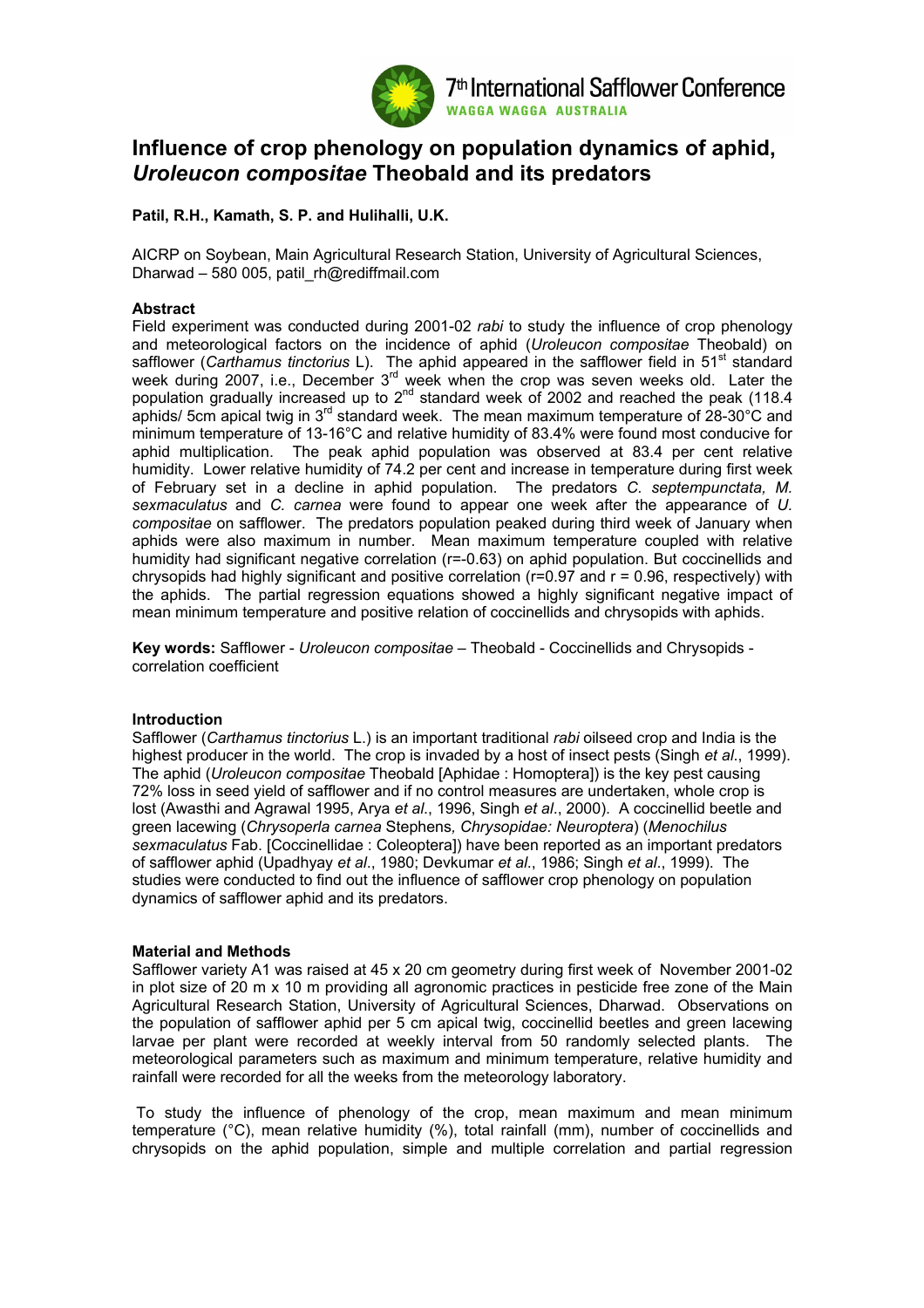

techniques were worked out between pest incidence and meteorological data for the same period. The regression coefficient were estimated using least square estimation method.

## **Results**

The perusal on the results indicated the aphid incidence (13.36 aphids/ 5 cm apical twig) from 51<sup>st</sup> standard week when the crop was in elongation phase of growth. Its population reached peak of 76.16 to 103.24 aphids/ 5 cm apical twig in the 2<sup>nd</sup> and 3<sup>rd</sup> standard week when the crop was 70 and 84 days old (Table 1). Then the aphid population dwindled slowly 3.64 apical/ 5 cm twig from 4<sup>th</sup> to 9<sup>th</sup> standard week. A set of weather parameters *viz*., mean maximum and mean minimum temperatures of 28.4°C and 13. 2°C respectively coupled with 83.4 per cent relative humidity (Table 1) were proved most conductive for the multiplication of safflower aphid coinciding with reproductive stage of the crop.

 Predatory coccinellids, *Coccinella septempunctata* Linn and *Monochilus sexmaculatus* Fab. and the green lacewing *Chrysoperla carnea* Stephens were observed starting from initiation of aphid infestation till its disappearance on the crop. The maximum coccinellids (0.69/ plant) and chrysopid larvae (0.62/plant) were recorded at aphid peak incidence ie on 3<sup>rd</sup> standard week or eleventh week of crop growth (Table 1).

The mean maximum temperature and relative humidity together exerted a negative significant influence (r=-0.63) and maximum temperature with all other variables dipicted negative and non significant association on aphid population at 5 per cent level except with mean minimum temperature where the relation was positive and non-significant. The population of coccinellids; chrysopids and aphid exhibited a negative and significant relation (r=-0.79 and r=-0.81) at 1 per cent level with mean minimum temperature. The positive and non-significant impact was observed with relative humidity and rainfall whereas relative humidity had negative and nonsignificant association with both the predators on aphids density. Coccinellids and chrysopids alone and together exerted a positive and highly significant (r=0.97, r=0.96 and r=0.93 respectively) influence on the aphid population (Table 2). The multiple regression also indicated highly positive relation between aphid population and number of coccinellids and chrysopids. There was 97.3 per cent variability in aphid population (r=0.973) which was highly significant (Table 3).

#### **Discussion and Conclusion**

In a field study conducted during 2001-02 to find out the influence of crop phenology on population dynamics of aphid (*U. compositae*) and its predators in safflower, severe infestation of aphid reached during pre-flowering stage when the crop was of 70 days old. Crop phenology of two months i.e.,  $3<sup>rd</sup>$  standard week (SW) was crucial for survival and multiplication of safflower aphid. The temperature ranging from 13.2°C to 28.4°C coupled with 84.4 per cent RH proved conducive for aphid multiplication coinciding with crop reproductive stage. The meteorological conditions which were found conducive for aphid multiplication in the present studies are in agreement with those of Manjrekar (1972) and Hodek *et al*. (1972). The negative correlation of humidity with pest incidence are also in close agreement with the findings of Upadhyay *et al*. (1980). Minimum temperature of 15.30°C and lower level of humidity 44.20%, favourable for aphid multiplication. The findings regarding the significant correlation of aphid incidence with crop age are supported by the views of Awasthi and Agrawal (1995).

# **References**

Anonymous, 2003, Annual Progress Report, 2002-03, All India Safflower Research Worker's Group Meeting of All India Coordinated Research Project on Oilseeds (Safflower) held at University of Agricultural Sciences, Dharwad, India during August 26-28, 2003. Directorate of Oilseeds Research, Rajendranagar, Hyderabad.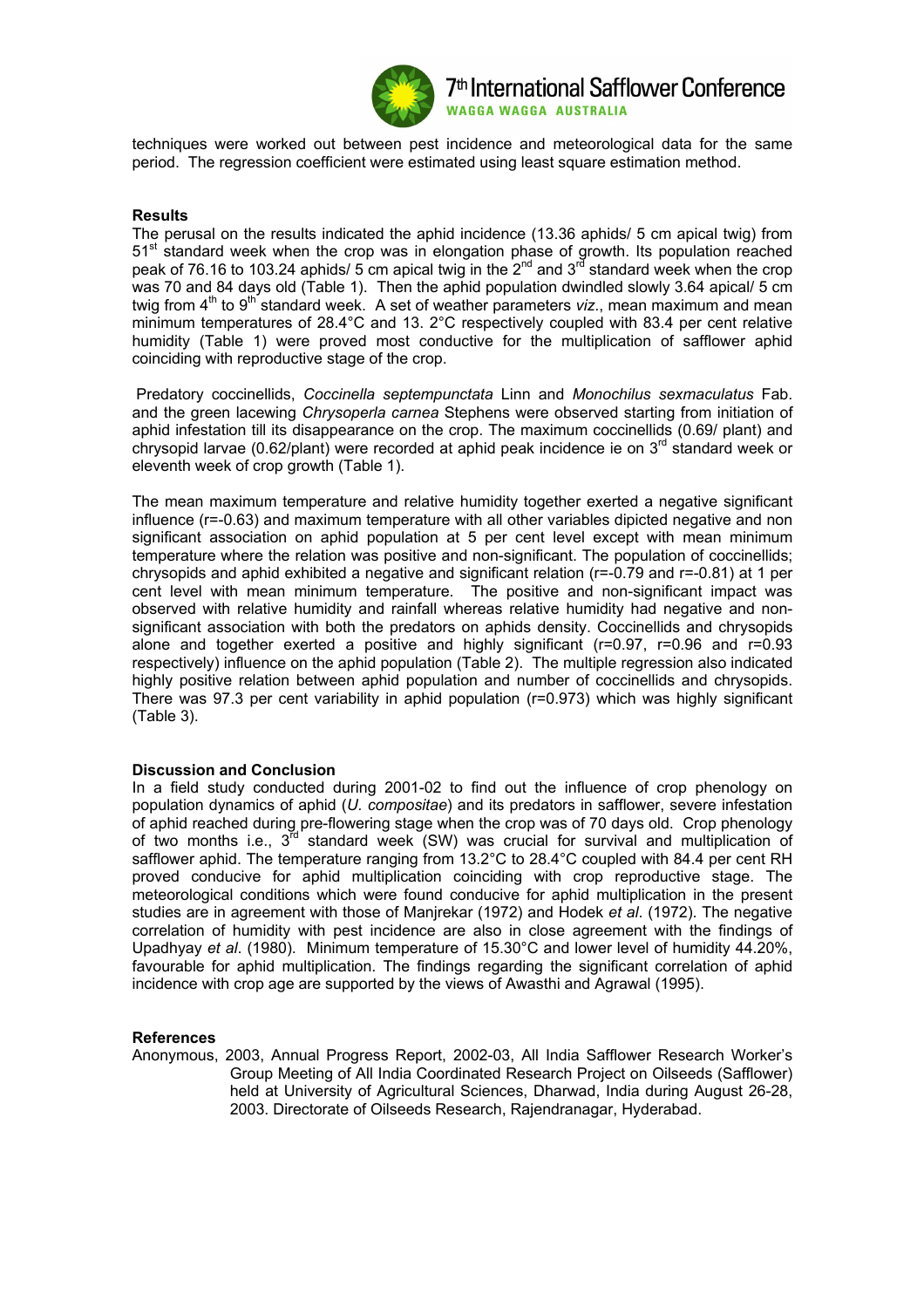

- Arya, D.R., Yadav, P.R. and Singh, H., 1996, A note on the population build-up of safflower aphid, *Uroleucon compositae* (Theobald). *Indian Journal of Entomology*, **57** (3) : 291-293.
- Awasthi, A.K. and Agrawal, R.K., 1995, Influence of crop age and weather factors on the incidence of aphid on safflower. *Journal of Oilseeds Research*, **12** (1):10-16.
- Bindra, O.S., Vaishampayan, S.N. and Despande, R.R., 1964, Further studies on the chemical control of safflower aphid. In 3<sup>rd</sup> All India Oilseeds Research Workers Conference held at Bhopal, M.P., India.
- Devkumar, C., Saxena, V.S. and Mukerjee, S.K., 1986, Evaluation of neem (*Azadirachta indica* A. Juss) limonoids and *Azadirachtin* against safflower aphid (*Dactynotus carthami* H.R.L.). *Indian Journal of Entomology*, **48** (4): 467-470.
- Hodek, I., Hagen, K.S. and Van Emden, H.F., 1972, Methods for studying effectiveness of natural enemies. *In:* Aphid Technology. Academic Press, London and New York.
- Manjrekar, S., 1972, Bionomics and chemical control of safflower aphid, *Dactynous compositae*  Theobald. Unpub. M.Sc. Thesis, JNKVV, Jabalpur.
- Ratohre, V.S., 1983, Bionomics and management of safflower aphid. *Indian Fmg.* **33**:32-41.
- Singh Vijay, Prasad, Y.G. and Lakshminarayana, M., 1999, Insect pests of safflower and their management. (In) *Integrated Pest Management System in Agriculture,* Vol. 5. (Oil seeds). Upadhyay Rajeev K., Mukerji, K.G. and Rajak, R.L. (Eds). Adiya Books Pvt. Limited, New Delhi, India, pp. 257-279.
- Singh Vijay, Singh Harvir, Hegde, D.M., Ghorpade, S.A. and Men, U.B., 2000, Insect pests of safflower and their management. (In) *Applied Entomology*, Vol.2. Insect Pest of Pulses and Oilseeds and their Management (Chapter-12). Anand Prakash and Jagadiswari Rao (Eds.). Applied Zoologists Research Association, CRRI, Cuttack, Orissa, pp: 196-213.
- Upadhyay, V.R., Kaul, C.L. and Talati, G.M., 1980, Seasonal incidence of aphid, *Dactynotus carthami* and coccinellids in correlation to weather conditions. *Indian Journal of Plant Protection*, **8** (2): 117-121.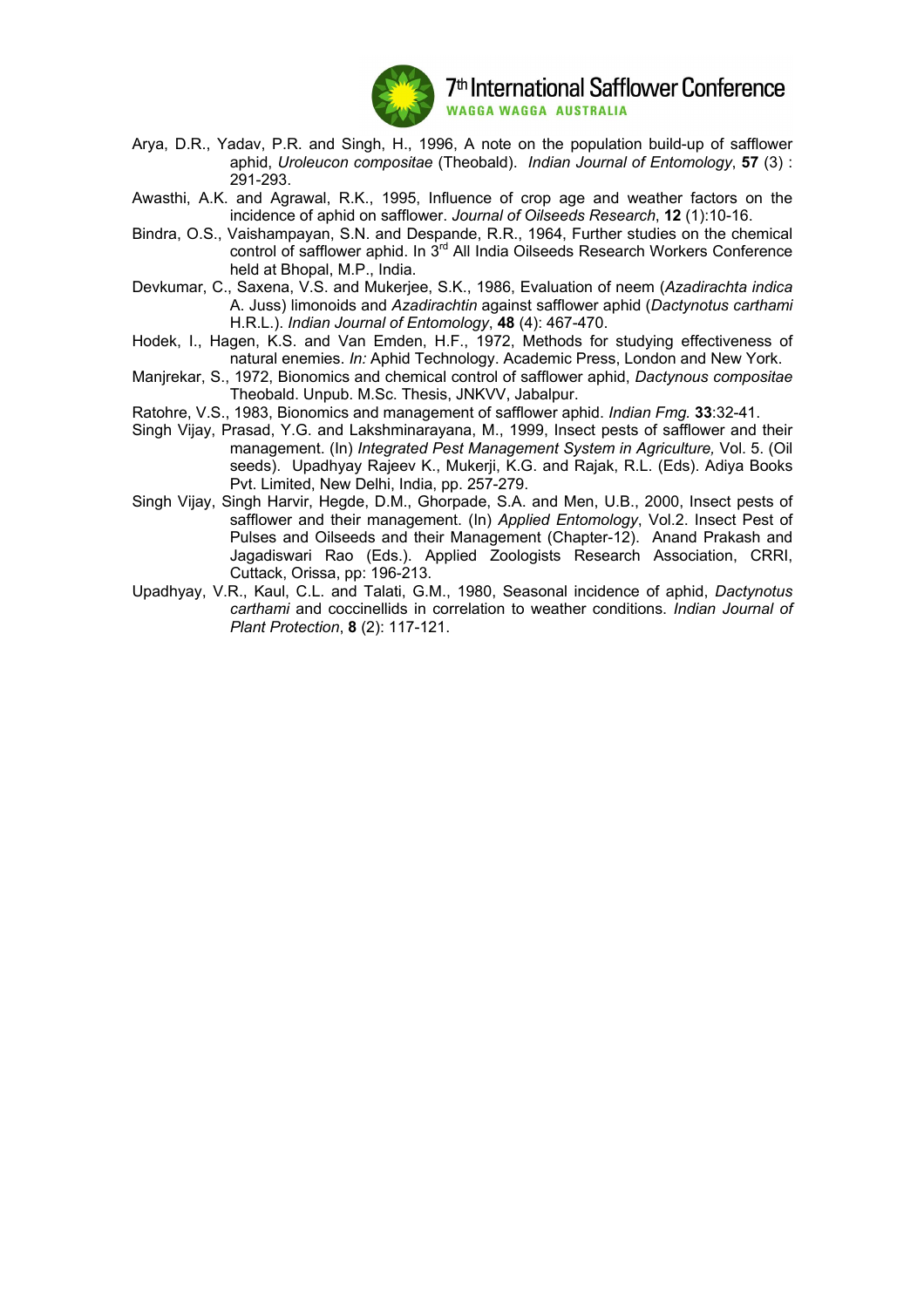

# **Table 1: Influence of crop phenology on aphid (***U. carthami***) and its predators** *M. sexmaculatus* **and** *C. carnea* **in safflower** *Carthamus tinctorius*

| Age of the crop                 |      | 2    | 3    | 4    | 5    | 6     | 7     | 8     | 9     | 10             | 11     | 12     | 13    | 14    | 15    | 16   | 17   | 18   |
|---------------------------------|------|------|------|------|------|-------|-------|-------|-------|----------------|--------|--------|-------|-------|-------|------|------|------|
| Standard weeks                  | 45   | 46   | 47   | 48   | 49   | 50    | 51    | 52    |       | $\overline{2}$ | 3      | 4      | 5     | 6     | ⇁     | 8    | 9    | 10   |
| Max temp. $(^{\circ}C)$         | 30.3 | 29.1 | 30.0 | 29.6 | 29.4 | 30.4  | 30.0  | 31.7  | 30.2  | 29.0           | 28.4   | 30.7   | 32.4  | 32.7  | 30.1  | 32.8 | 35.5 | 36.0 |
| Min. temp. $(^{\circ}C)$        | 20.7 | 20.0 | 19.1 | 20.1 | 19.8 | 18.1  | 18.6  | 19.2  | 16.5  | 15.9           | 13.2   | 16.1   | 18.7  | 17.8  | 18.4  | 18.8 | 17.8 | 18.7 |
| Relative humidity (%)           | 87.7 | 93.0 | 88.0 | 86.3 | 83.4 | 84.3  | 82.6  | 84.1  | 83.2  | 80.5           | 83.4   | 82.4   | 74.2  | 71.3  | 77.3  | 72.6 | 73.8 | 71.5 |
| Rainfall (mm)                   | 0.00 | 23.2 | 22.4 | 6.60 | 0.00 | 11.60 | 0.00  | 0.00  | 0.00  | 0.00           | 0.00   | 0.00   | 0.00  | 0.00  | 0.00  | 0.00 | 0.00 | 0.00 |
| Coccinellids                    | 0.00 | 0.00 | 0.00 | 0.00 | 0.00 | 0.00  | 0.00  | 0.26  | 0.28  | 0.34           | 0.68   | 0.52   | 0.40  | 0.32  | 0.12  | 0.00 | 0.00 | 0.00 |
| C. carnea larvae                | 0.00 | 0.00 | 0.00 | 0.00 | 0.00 | 0.00  | 0.00  | 0.12  | 0.16  | 0.54           | 0.62   | 0.48   | 0.36  | 0.30  | 0.22  | 0.14 | 0.00 | 0.00 |
| Mean aphid<br>population/ plant | 0.00 | 0.00 | 0.00 | 0.00 | 0.00 | 0.00  | 13.36 | 21.44 | 48.68 | 76.16          | 118.40 | 103.24 | 81.48 | 53.62 | 27.24 | 8.52 | 3.64 | 0.00 |